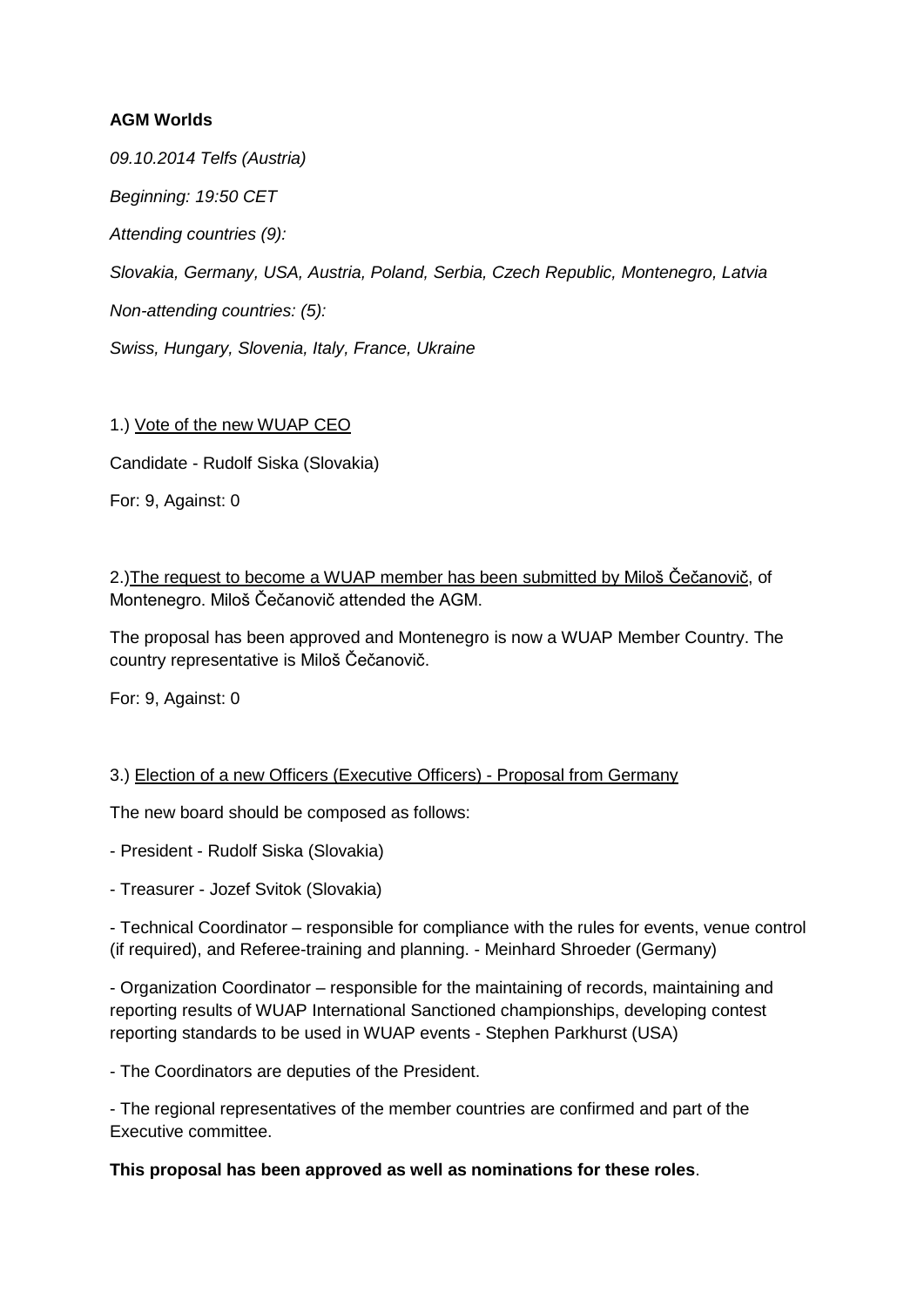# 4.) Membership in WUAP (admission to the rules) - Proposal from Germany.

There are only official member countries. Each Member country shall appoint a national representative. The representative shall represent the country in the board meetings and submit votes for that member country. This country representative either represents several associations which are summarized in the country, or in the member country will one Association determine which will represent the respective Member State in the WUAP and then also nominates the country's representatives.

### **Proposal has been approved.**

For: 9, Against: 0

### 5.) Financing of WUAP (admission to the rules) – Proposal from Germany

5.1.) Each member country has to pay an annual membership fee of 200,00 €. This fee is payable in the first quarter of each year. Only countries that are the member of the Association and have paid the annual subscription can nominate athletes to competitions organized by the Association competitions and are entitled to vote with the country's representatives in the board meetings and the AGM.

# **Proposal has been declined.**

For: 1 - Germany, Against: 7

5.2.) The organizer of European, World and World Cup Championships must pay a fee of 5 Euro for each Starter (entry) to the World Federation.

### **Proposal has been approved**

For: 9, Against: 0

# 6.) International Competitions of the Association WUAP (inclusion in the rules) - Proposal from Germany

Each international and national competition which is conducted under the WUAP Association is subject to the rules of the WUAP in the current version. The organizers of these competitions act on behalf of the association and have to abide by these rules. Unauthorized interpretations of these rules by the organizers that lead to a distortion or misrepresentation of the rules are not allowed. Should certain hardship situations occur, the organizer of that event must contact the board and explain the problem. The Board then decides on the procedure.

### **Proposal has been approved**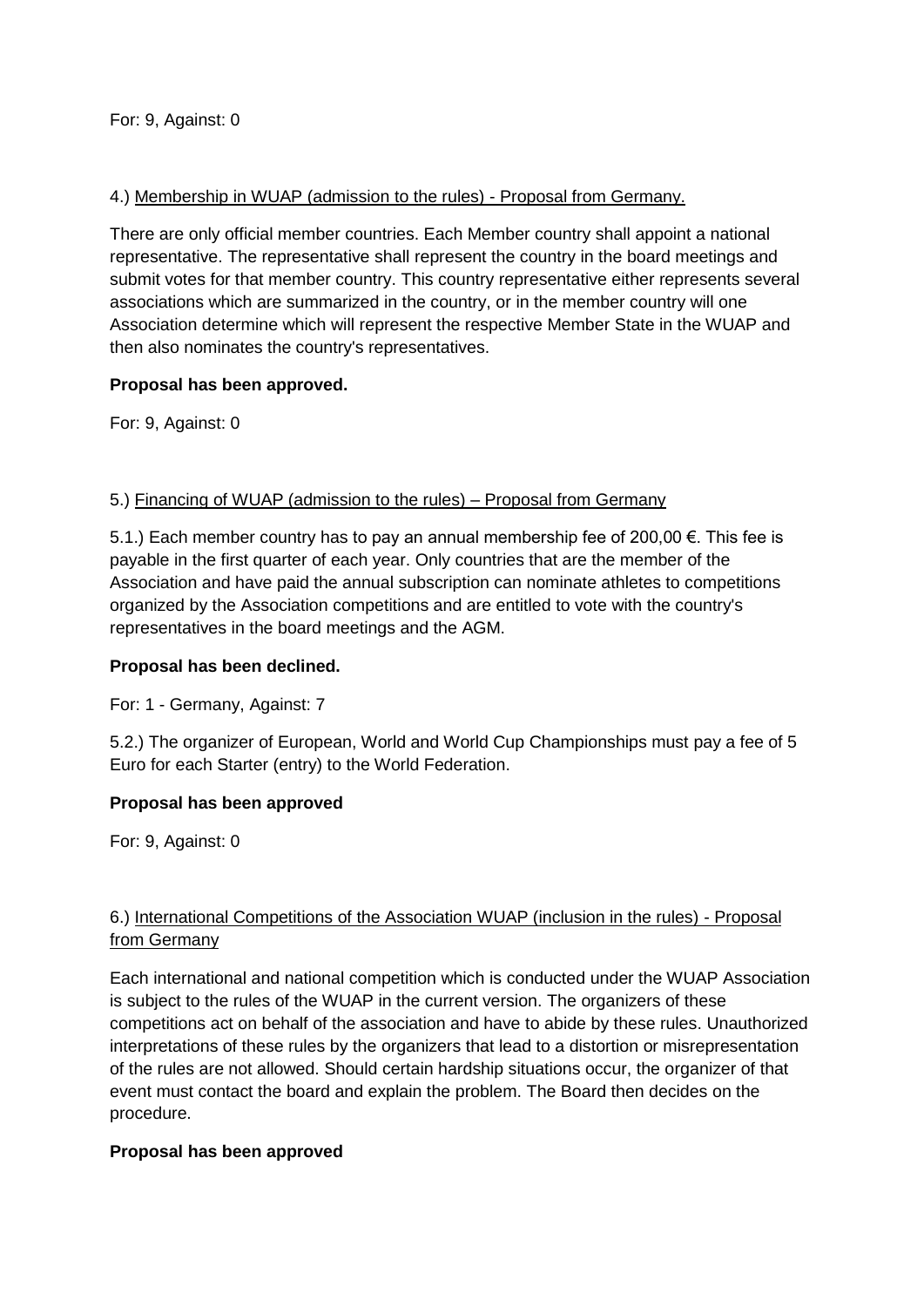### 7.) Competition registration (admission to the rules) - proposal from Germany

The registrations are grouped by the individual Member Countries and reported to the organizer beginning 4 weeks before the deadline and with then update weekly. The registrations of the athletes will be made by either the respective country representative or the Association, which is responsible for the respective member country. The country representative or the respective Association is also responsible for the payment of the entry fee(s) to the organizer. The entry fees will be paid in one sum to the organizer in such a way that they are present before the deadline.

### **Proposal has been approved**

For: 9, Against: 0

# 8.)Entry fees (admission to the rules) – proposal from Germany with additions from AGM members.

8.1) With immediate effect, i.e. from World Cup 2014, the following provision applies to the collection of entry fees at a European and World Championships or World Cup:

- For the first start (entry) in the bench press, the entry fee is  $\epsilon$  75.00 maximum. The fee may be lowered at the discretion of the organizer.

- For the first start (entry) in powerlifting, the entry fee is  $\epsilon$  75,00 maximum. The fee can be lowered at the discretion of the organizer.

### **Proposal has been approved**

For: 9, Against: 0

8.2.) For each subsequent start (entry) of an Athlete in both the bench press and powerlifting the organizer decides the amount of the entry fee, but the additional entry fee may not exceed  $\epsilon$  50.00.

### **Proposal has been approved**

For: 6, Against: 3

8.3.) Proposal from Montenegro - For each subsequent start (entry) of an Athlete in both the bench press and powerlifting the organizer decides the amount of the entry fee. This additional entry fee may not exceed  $\epsilon$  30.00.

### **Proposal has been declined**

For: 3, Against: 6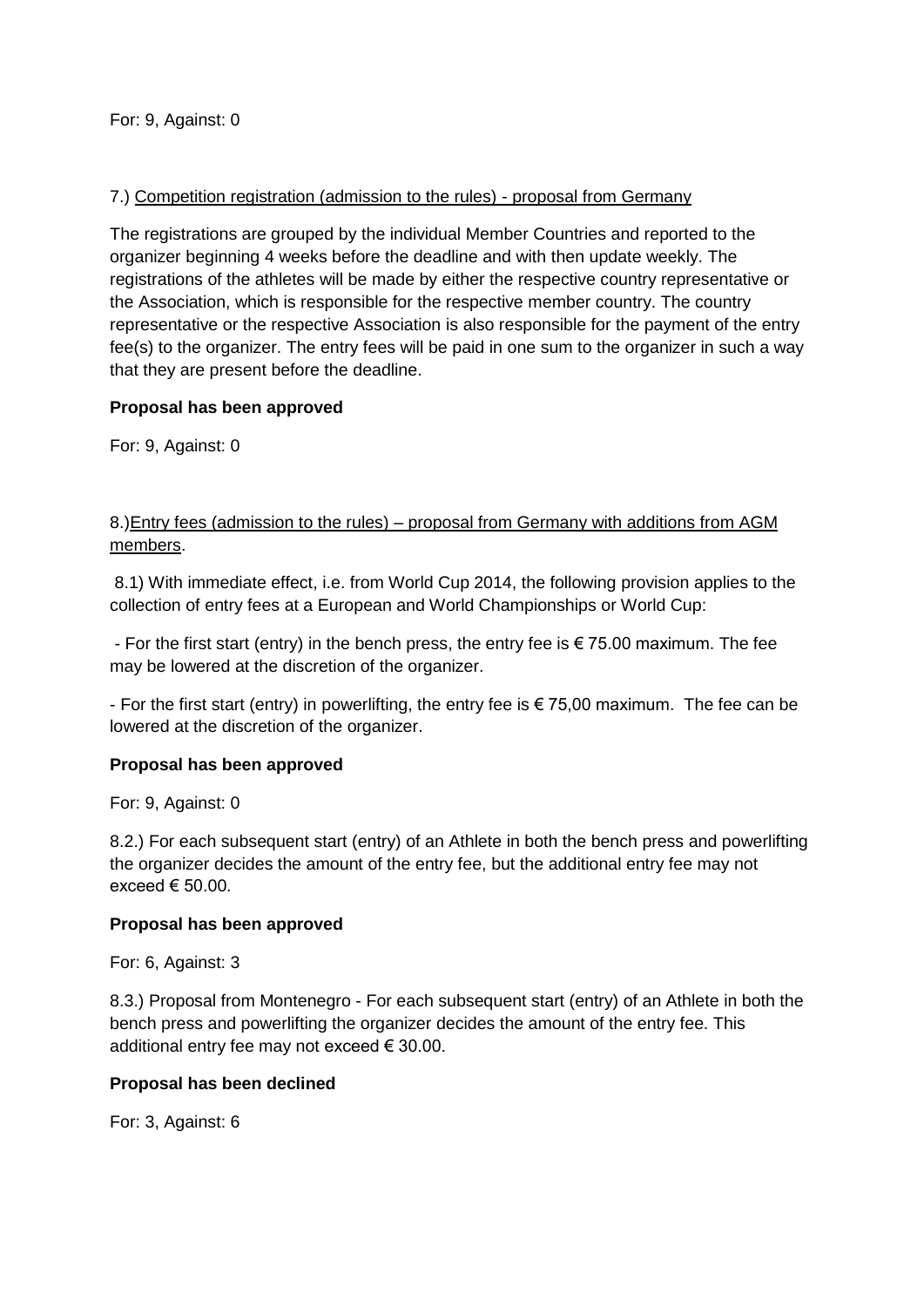8.4.) The organizer will pay  $\epsilon$  5.00 to the Organization for each entry, regardless if the starting fee. i.e. If a single athlete enters Powerlifting and Benchpress, the organizer will pay a total of €10,00 to the Organization.

# **Proposal has been approved**

For: 9, Against: 0

### 9.) Referee-use (admission to the rules) – Proposal from Germany

9.1) To ensure a smooth running championship at European Championships, World Championships and World Cup, 4 Referees are to be used. This will consist of: 1 Main Referee, 2 side Referees and 1 spare Referee who will organize the course on the lifting platform.

### **Proposal has been approved**

For: 9, Against: 0

9.2.) The Technical Coordinator is responsible and accountable for planning, invitation and appointment of Referee for European Championships, World Championships and World Cup. In the planning and allocation of Referees, 2 groups of Referee will be distinguished in the future. (A) Referees invited exclusively to the competitions without them participating as an athlete in this competition, and (B) Referees who are participating in the competition and performing duties as a Referee. For "A" category referees following compensation is proposed:

- From the organizers of the competition  $\epsilon$  30.00 per  $\frac{1}{2}$  day of service as well as free food at the competition. The World federation takes over the accommodation costs whereby the organizer suggests hotels or inns. With the service as an A-Referee, the Referee is required to be available to judge on all competition days available for the association.

The proposal from Germany with addition from Slovakia as follows:

Referee invited solely for judging, without getting involved as an athlete in this competition ie "A" category Referees, the following compensation proposed is proposed: Competition Organizer pays  $\epsilon$  30.00 per  $\frac{1}{2}$  day for judging and free meals during the competition. World Federation will amount  $\epsilon$  40 for each night spent at the site of the championship. . With the service as an A-Referee, the Referee is required to be available to judge on all competition days available for the association.

### **Proposal (updated) has been approved**

For: 9, Against: 0

- "B" Category - Referees participating as an athlete in the competition and also performing duties as a referee. For this referee category, following compensation is proposed: From the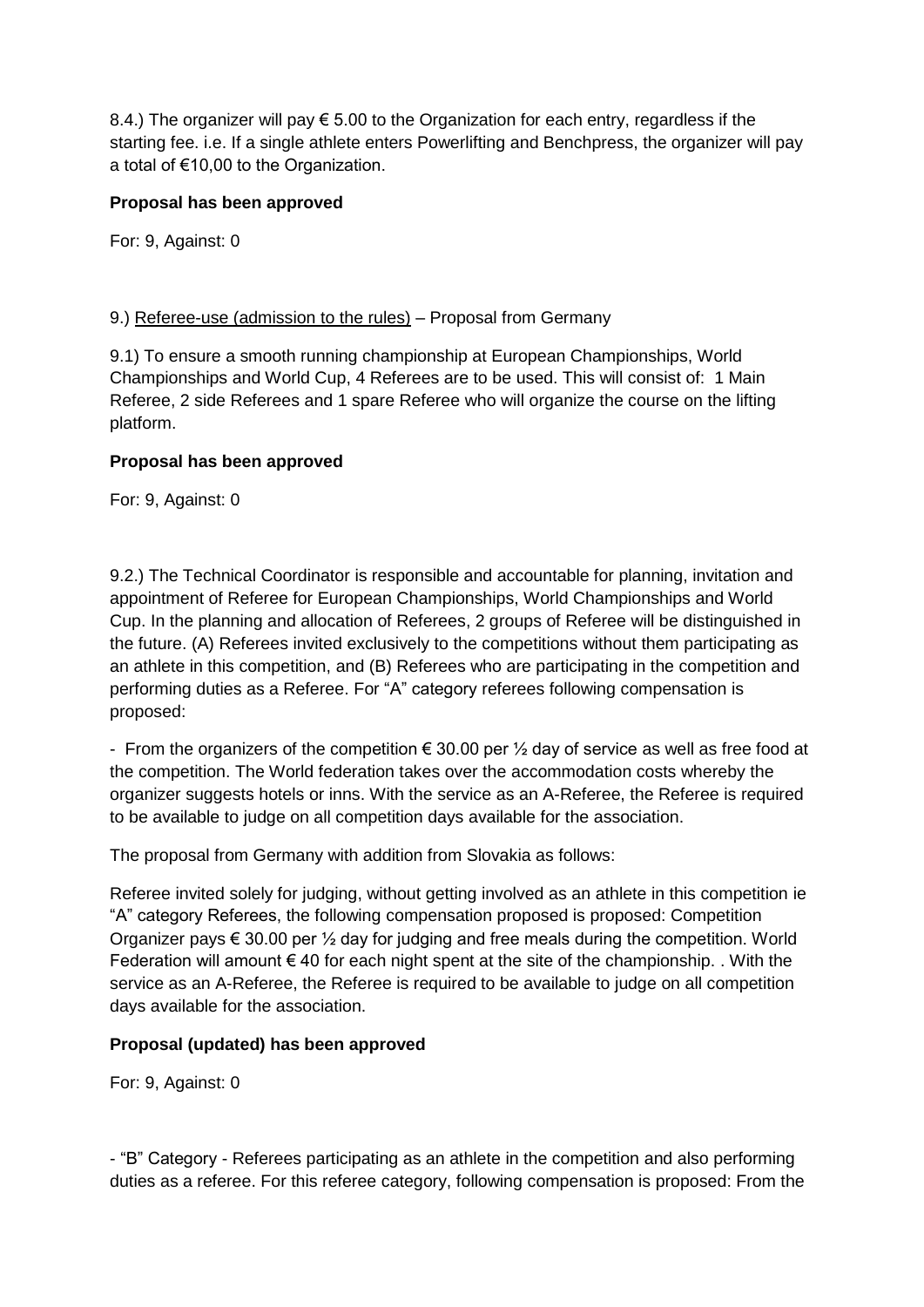organizers of the competition  $\epsilon$  30.00 per  $\frac{1}{2}$  day of use as well as free food at the competition.

### **Proposal has been approved**

For: 9, Against: 0

10.) Table Crew: In the rules of the WUAP is that in the table crew should be at least 1 referee, or one referee must be nominated additionally.

Proposal Germany: In Germany, a test sheet was developed of all relevant control tasks for the table crew. This test should be mandatory for every member of the table crew. If the members of the crew table are tested by this method this eliminates the need of an additional referee.

### **Updated proposal has been approved**

For: 9, Against: 0

(TO DO: Germany (Marcel Mette) to provide English translation of the test sheet to the WUAP executive board)

### 11.) Changes of Rules AGM – Proposal Slovakia

The rules are possible to change during the Worlds AGM (European AGM will not be used to make rule changes) after that additionally, they can be sent per email to the President and both Vice presidents.

### 11.1.) Worlds AGM:

Rule changes for the AGM must be submitted to the President by the 31st of August as to ensure they can be reviewed, translated, discussed and distributed to WUAP Members before the World AGM.

### **Proposal has been approved**

For: 9, Against: 0

### 11.2.) Email rule changes:

- It is possible to submit email rule changes from 1st of November until 31 of December.

- After review and clearing additional questions, this will be send to all country members who can vote.

- In the email, will be a date specified deadline to submit the vote.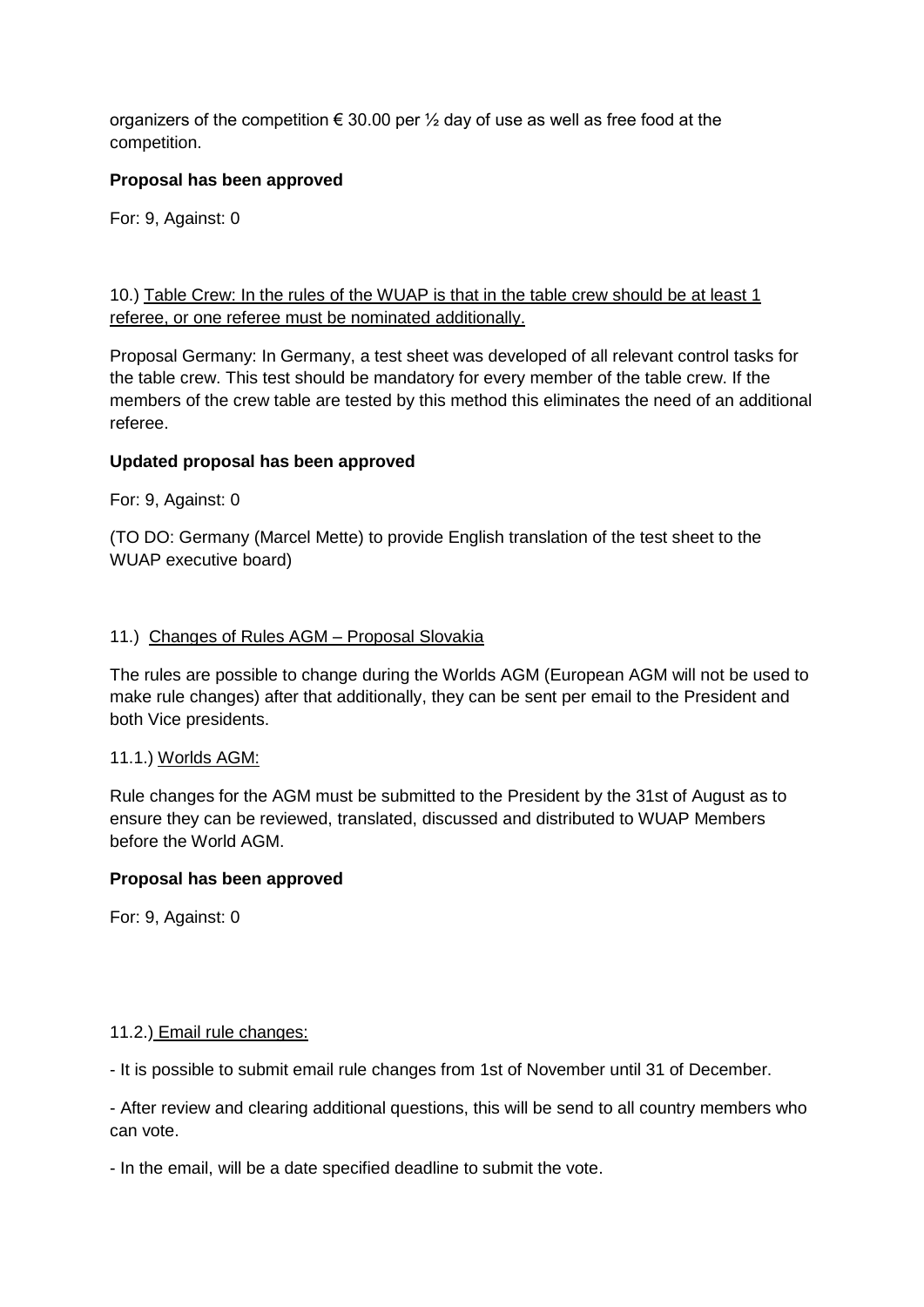- We need at least 70% members to vote within the date specified yes or no. If we have less than 70% the rule will not be accepted.

- At least 50% of members have to vote yes to have the rule change accepted.

- The vote has to happen and the result has to be published by 1st of March. This will be sent to all members and published on the official WUAP Website.

### **Proposal has been approved**

For: 9, Against: 0

### 11.3.) We propose to not have AGM during the European Championships.

Some countries cannot attend these (US etc.) and we have to reapprove the changes during the Worlds AGM.

### **Proposal has been approved**

For: 9, Against: 0

### 12.) Absolute winners - Proposal Slovakia

For the manual of the promoter (Worlds, Europe, World Cup, Americas Cup) incorporate to strictly follow the rules to evaluate the absolute winners only in categories defined.

Women / All women in one category / Reshel points

Teenager + Junior / Reshel points

Masters / McCullough points

Open + Submasters / Reshel points

The promoter of other cup and national competitions can declare winners in categories as he decides.

# **Proposal has been approved**

For: 9, Against: 0

### 13.) The proposal to change the rules in the category RAW - US proposal

Using knee wraps in the discipline of squat. Wraps are allowed with max. length of 2.5 meters.

### **Proposal has been approved**